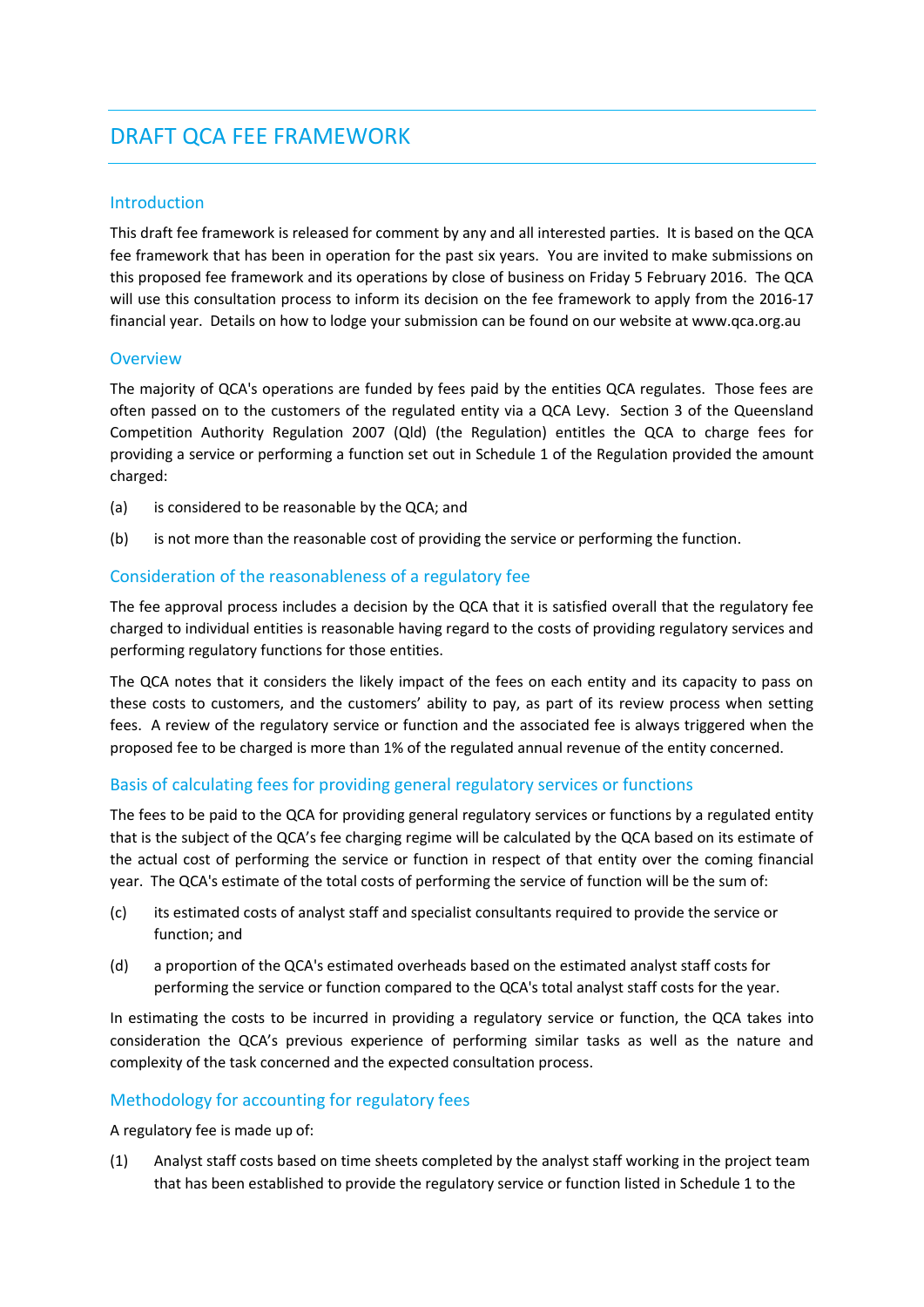QCA Regulation. These costs include on-costs such as payroll tax, workers compensation and staff entitlements for the analyst staff who work on the regulatory service or function. The QCA has an internal Cost Allocation Model that it uses for allocating analyst staff costs to the relevant regulatory service or function. The QCA retains internal auditors, BDO, who review the Cost Allocation Model and its application each year in order to confirm it is consistent with the fee framework approved by the Members of the QCA;

- (2) Actual consultancy costs associated with the performance of the regulatory service or function listed in Schedule 1 to the QCA Regulation. These costs include legal costs, the costs of seeking advice from professionals such as engineers and, technical advice related to the service or function; and
- (3) A percentage of the QCA's total overheads for the period. These costs include:
	- (a) Board costs—which includes the remuneration costs of the Members of the QCA who are required to consider and make decisions in respect of regulatory services and functions;
	- (b) Executive and Corporate Services salaries—which includes the salary costs of the executive and corporate services staff who support the work of the QCA;
	- (c) "on-costs"—which includes payroll tax, workers compensation and staff entitlements for the above Members and staff who support the work of the QCA;
	- (d) occupancy costs—which includes rental payments for the QCA's premises, required for QCA staff and Members; and
	- (e) general administration costs—which includes general office operations costs supporting the work of the QCA and Members.

The total budgeted overheads are reviewed by the QCA and where, in the reasonable opinion of the QCA, amounts are not reasonable to be included in setting regulatory fees these are excluded from the overhead costs charged to regulatory fees.

The QCA considers the Board and Executive and Corporate services are fundamental and fixed elements of the QCA, required for the QCA to perform its regulatory functions. The Board is responsible for the decisions of the QCA but is remunerated on a fixed basis. The Executive and Corporate Services staff are responsible for the overall management of the work of the QCA, but are not engaged for the specific project. Neither the Board Members nor the Executive and Corporate Service staff account for their time on a project-specific basis, and it would be artificial to do so. The QCA could not perform the regulatory services and functions without the Board and the Executive and Corporate Services staff.

The QCA also considers that allocation of overhead costs across all functions performed by the QCA in proportion to the costs of analyst staff required to perform each function is an appropriate and reasonable way to reflect and recover the costs of providing regulatory services and functions.

#### Setting regulatory fees in advance

The QCA considers that it is open to it to set a fee for services to be provided or functions to be performed and that the QCA Act and Regulation do not require that a fee only be set in arrears, i.e. for services which have already been performed. The relevant legal requirements for a QCA regulatory fee are the two limbs in the QCA Regulation. The QCA sets a regulatory fee subject to it being satisfied that the fee will be no more than the actual cost of providing the regulatory service or function based on an estimate of those costs, which is likely to be below the actual costs of providing the regulatory services or functions. While the QCA sets regulatory fees to recover no more than its actual costs of the delivery the regulatory services or functions, in the eventuality that actual costs are different to the estimated cost,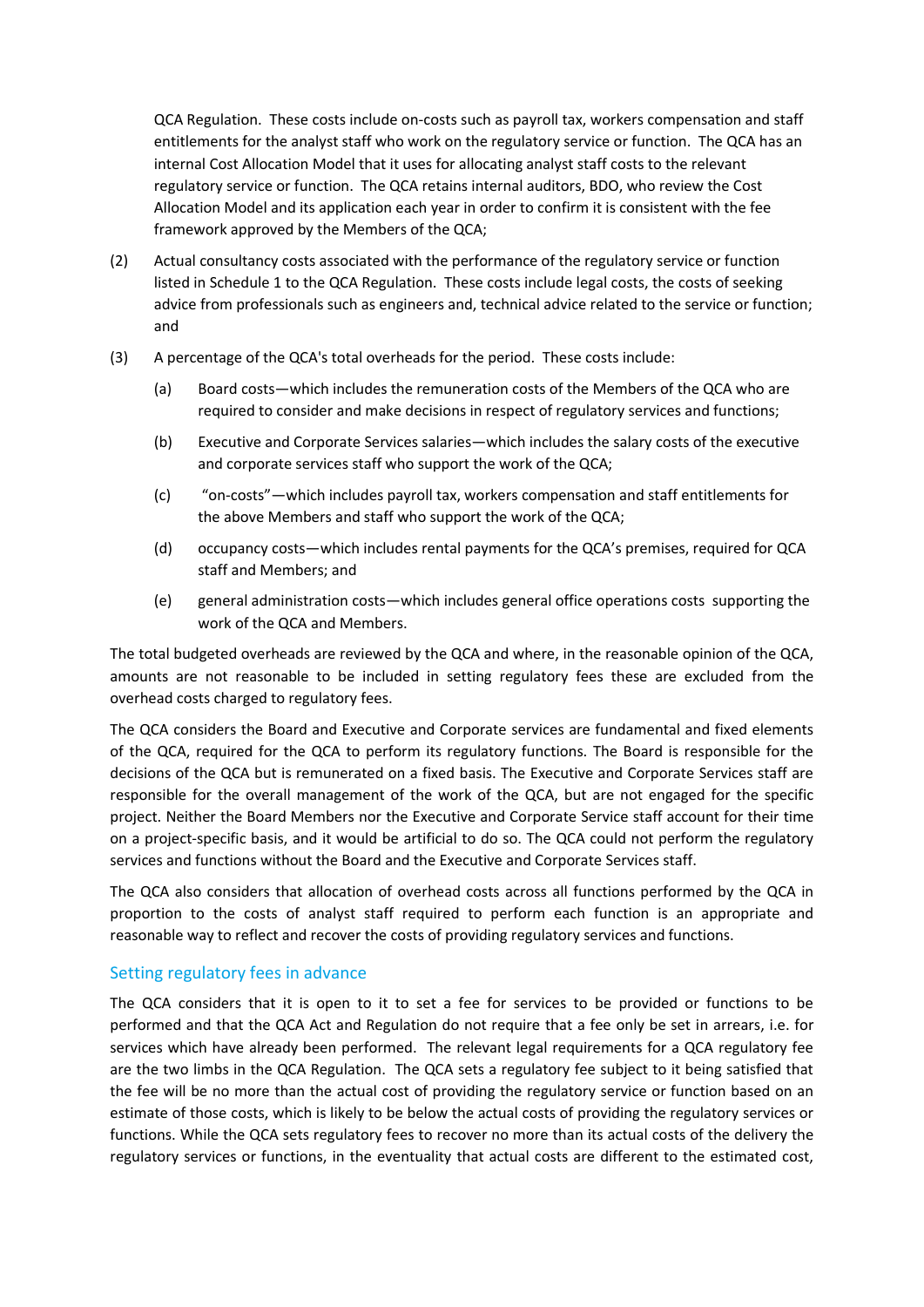the QCA provides a subsequent adjustment to the regulatory fee in accordance with the mechanism outlined below.

#### Reconciliation and Settlement of under- and over-recoveries of Fees

The QCA Fee Framework contemplates a reconciliation of actual versus estimated costs at year end, as part of its end-of-year financial reporting. To the extent actual costs are higher or lower than estimated costs the QCA makes an end of year adjustment to the fee in accordance with the mechanism outlined in the QCA Fee Framework.

In the event the actual cost of delivering the service or function is higher than the estimated fees charged that financial year, the under-recovery of providing the service will be charged in October of the following financial year after the accounts for the financial year just ended have been audited.

In the event the actual cost of delivering the services is lower than the estimated fees charged for that financial year, the over-recovery of providing the service will be paid (or with the agreement of the regulated entity netted against the next year's fees) in October of the following financial year after the accounts for the financial year just ended have been audited.

## Apportionment of fees to particular sectors

Apportionment of fees for performing services or functions in respect of retail electricity, electricity distribution, and retail water in South East Queensland (SEQ) is proposed as follows:

#### **Retail electricity**

Consistent with the way the QCA has applied fees to electricity retailers in previous years, the annual fee applied from 1 July 2016 will be based on each retailer's estimated share of total customers. For administrative convenience, no fee is proposed to be charged to retailers with less than 1000 customers. Market shares will be reviewed annually.

If regulatory reviews are confined to a specific geographic area, fees will be charged to those retailers operating in that geographic area (e.g. fees for a review of electricity prices for customers outside of SEQ would be predominately charged to Ergon Energy Queensland as the largest retailer in this area).

In the event that a retailer is acquired by or merged with another retailer, the obligation to pay regulatory fees in respect of the acquired/merged retailer will transfer to the acquiring/merging retailer.

#### **Electricity distribution**

As has been the case in the past, it is proposed that the fee charged to electricity distributors will be apportioned equally between Ergon Energy and Energex. In the event that the Government election commitment to merge Ergon Energy Corporation Ltd and Energex proceeds, this allocation will no longer be required.

#### **Retail water in SEQ**

The QCA proposed a flat fee for each of the retail water entities in SEQ as part of the proposed light handed regulatory framework. However, at the time of writing, the Government has not accepted the proposed framework. Consequently, it is proposed that the annual fee for water retailers in SEQ will be apportioned equally between Unitywater, Queensland Urban Utilities, Redland City Council, Gold Coast City Council and Logan City Council.

#### Pass-through of fees via a QCA Levy

All fees charged in respect of general regulatory services or functions will be eligible for pass-through to customers, via a QCA Levy, wherever the QCA has responsibility for these pass-throughs. Approval of a